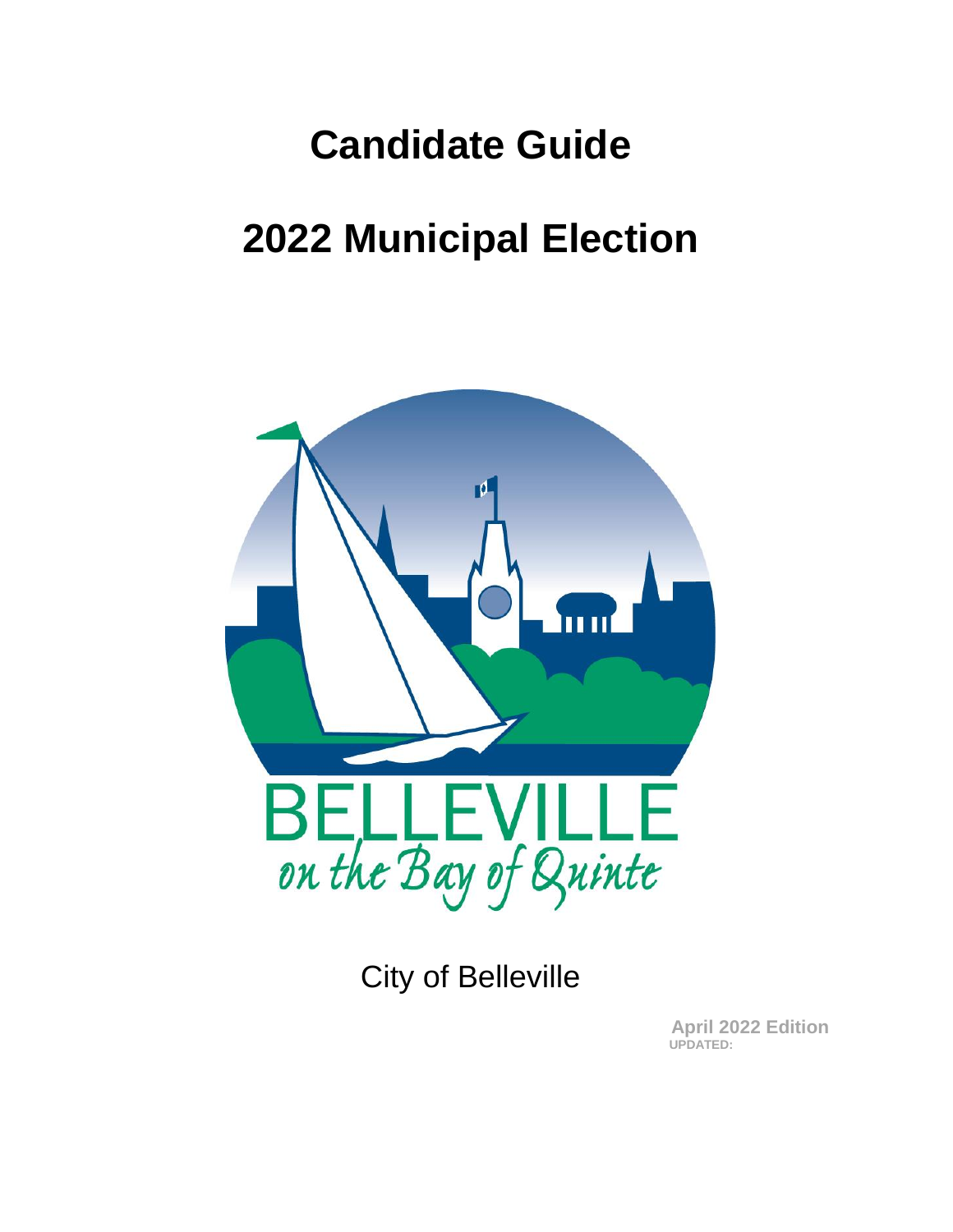# **TABLE OF CONTENTS**

# **PART A - INTRODUCTION**

#### **PART B - NOMINATION QUALIFICATIONS**

# **PART C - NOMINATION PROCESS**

# **PART D - CAMPAIGN AND GENERAL INFORMATION**

| Candidate Responsibilities - Campaign Finances 10               |  |
|-----------------------------------------------------------------|--|
|                                                                 |  |
|                                                                 |  |
|                                                                 |  |
|                                                                 |  |
| <b>Extended Campaigns and Supplementary Financial Statement</b> |  |
|                                                                 |  |
|                                                                 |  |
|                                                                 |  |
|                                                                 |  |
|                                                                 |  |
|                                                                 |  |
|                                                                 |  |
|                                                                 |  |
|                                                                 |  |
|                                                                 |  |
|                                                                 |  |
|                                                                 |  |
|                                                                 |  |

# **PART E - IF YOU ARE ELECTED**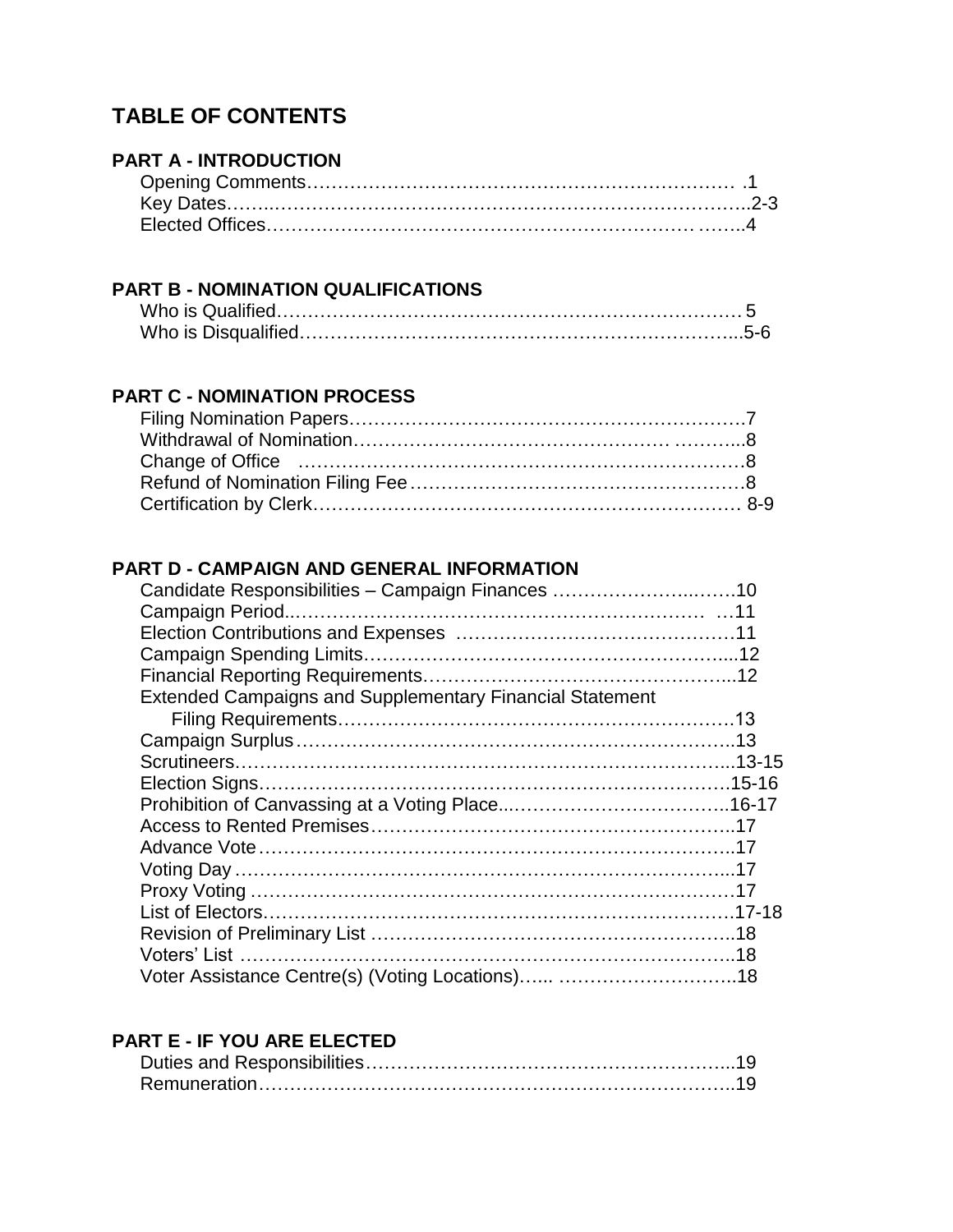# **List of Appendices**

| Appendix A: | Nomination Form - Form 1                                                        |  |
|-------------|---------------------------------------------------------------------------------|--|
| Appendix B: | Endorsement of Nomination - Form 2                                              |  |
| Appendix C: | 2022 Candidates Guide – Ontario municipal council and school<br>board elections |  |
| Appendix D: | Municipal Freedom of Information (FOI) Release                                  |  |
| Appendix E: | Financial Statement - Form 4                                                    |  |
| Appendix F: | Notice of Extension of Campaign Period – Form 6                                 |  |
| Appendix G: | <b>Withdrawal of Nomination - Form EL19</b>                                     |  |
| Appendix H: | <b>Notice of Penalties</b>                                                      |  |
| Appendix I: | Candidate's Request for Voters' List /Declaration – Form EL14                   |  |
| Appendix J: | Appointment of Scrutineer by Candidate – Form EL12                              |  |
| Appendix K: | Oral Oath of Secrecy for Scrutineers - Form EL12(B)                             |  |
| Appendix L: | Candidate's Letter to Financial Institutions                                    |  |
| Appendix M: | Information Advance Voting & Internet/Telephone Voting                          |  |
| Appendix N: | List of Special Voting Locations for October 24, 2022                           |  |
| Appendix O: | Map of Ward Boundaries                                                          |  |
| Appendix P: | <b>AMCTO Candidates Guide to Accessible Elections</b>                           |  |
| Appendix Q: | Use of Corporate Resources for Election Purposes                                |  |
| Appendix R: | <b>Initial Spending Limit Estimate</b>                                          |  |
| Appendix S: | Initial Maximum Amount of Contributions Own Campaign                            |  |
| Appendix T: | Remuneration and Benefits By-law 2019-04                                        |  |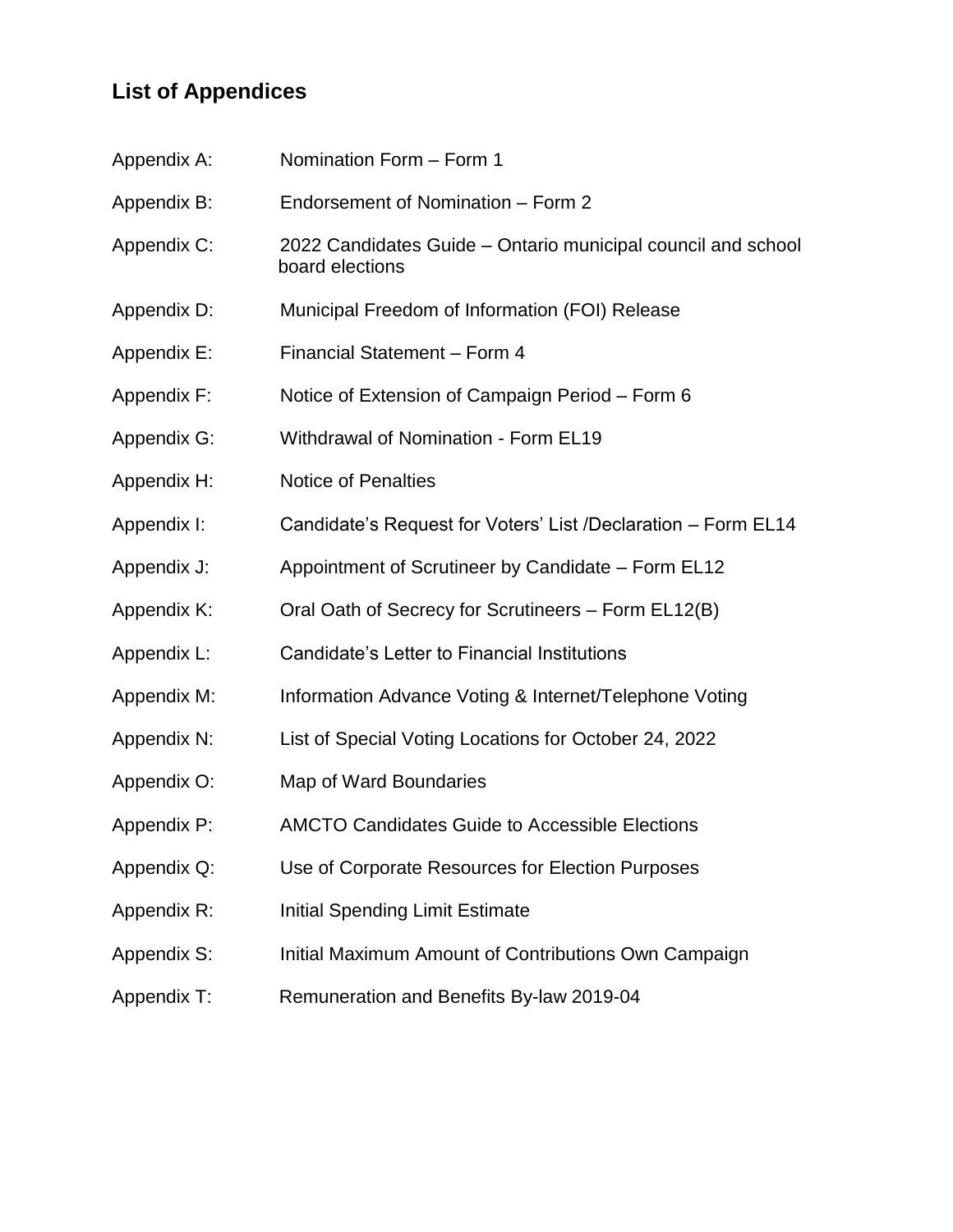# **ADDITIONAL RESOURCES**

# **Municipal Elections Act**

<https://www.ontario.ca/laws/statute/96m32>

# **Ontario Central Forms Repository**

[http://www.forms.ssb.gov.on.ca/mbs/ssb/forms/ssbforms.nsf/QuickResults?Openform](http://www.forms.ssb.gov.on.ca/mbs/ssb/forms/ssbforms.nsf/QuickResults?Openform&ENV=WWE&MIN=&BRN=&PRG=&TIT=municipal+election&NO=&SRT=T&NEW=&STR=1&MAX=10) [&ENV=WWE&MIN=&BRN=&PRG=&TIT=municipal+election&NO=&SRT=T&NEW=&S](http://www.forms.ssb.gov.on.ca/mbs/ssb/forms/ssbforms.nsf/QuickResults?Openform&ENV=WWE&MIN=&BRN=&PRG=&TIT=municipal+election&NO=&SRT=T&NEW=&STR=1&MAX=10) [TR=1&MAX=10](http://www.forms.ssb.gov.on.ca/mbs/ssb/forms/ssbforms.nsf/QuickResults?Openform&ENV=WWE&MIN=&BRN=&PRG=&TIT=municipal+election&NO=&SRT=T&NEW=&STR=1&MAX=10)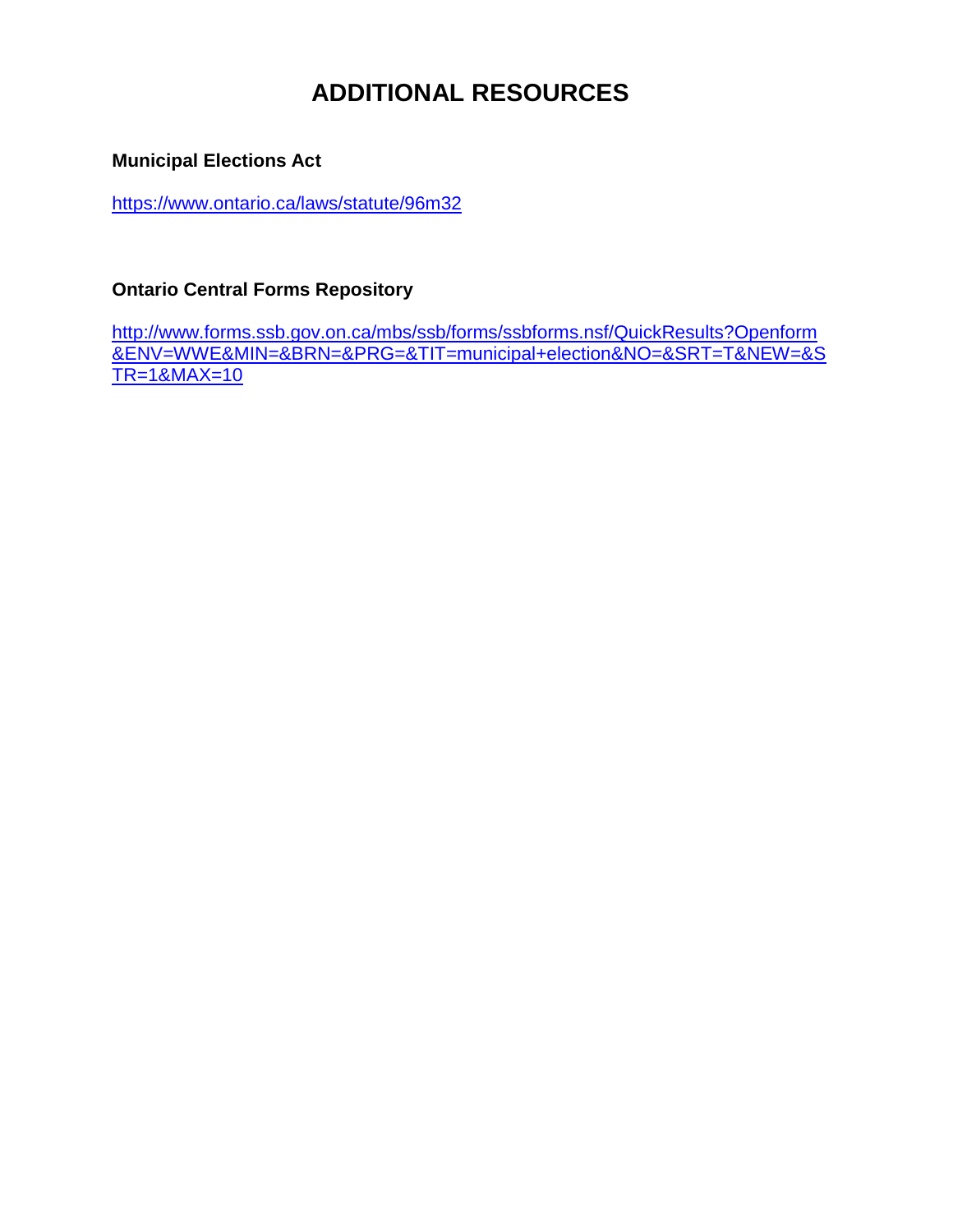# **INTRODUCTION**

#### **Opening Comments**

On April 28, 2021, the Council of The Corporation of the City of Belleville adopted by By-law 2021-92 authorizing the use of an alternative voting method, that being the Internet/Telephone method.

When a by-law authorizing the use of an alternative voting method is in effect, section 43 (advance votes) and 44 (voting proxies) of the Municipal Elections Act, 1996, applies only if the by-law specifies. By-law 2021-92 **does not** include voting proxies as per section 44 of the Act.

This guide is intended to provide information specific to the City of Belleville in order to supplement the 2022 Candidates Guide (included as an appendix) provided by the Ministry of Municipal Affairs and Housing, available at: [https://www.ontario.ca/document/2022-candidates-guide-ontario-municipal](https://www.ontario.ca/document/2022-candidates-guide-ontario-municipal-council-and-school-board-elections)[council-and-school-board-elections](https://www.ontario.ca/document/2022-candidates-guide-ontario-municipal-council-and-school-board-elections)

Candidates alone, or with the assistance of their own legal counsel, are responsible for ensuring they follow all applicable legislation related to running a political campaign, and campaign finances. Candidates should refer directly to the Municipal Elections Act, 1996 for specific details. The legislation is available at:

Service Ontario Book Store 777 Bay St. Toronto, ON M5G 2C8 1-800-668-9938

OR Online anytime at: [www.e-laws.gov.on.ca](http://www.e-laws.gov.on.ca/)

Please ensure that you check the City of Belleville's website at <https://www.belleville.ca/en/city-hall/municipal-election.aspx> for the most current information, notifications and bulletins. Updates may also be provided by the Clerk's Office through the mail or e-mail correspondence, so it is important that candidates notify the Clerk of any changes in contact information.

If there are any discrepancies between the information contained in this guide and the Municipal Elections Act, the Municipal Elections Act will prevail.

If you have any questions, please contact the City Clerk's Office during normal business hours:

Matt MacDonald, City Clerk Telephone: 613-968-6481 Email: [mtmacdonald@belleville.ca](mailto:mtmacdonald@belleville.ca)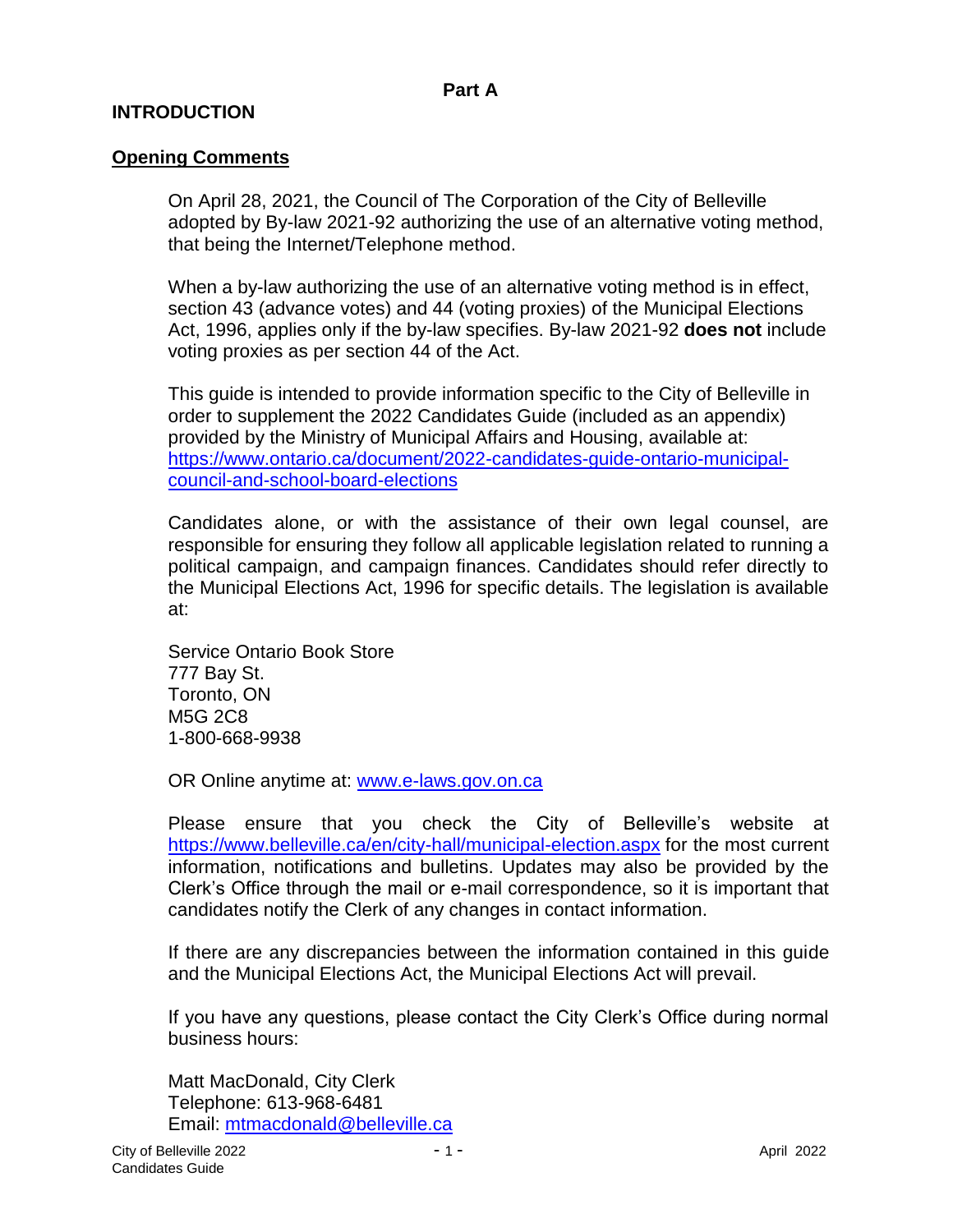**Note**: Candidates for school board offices are encouraged to contact the office of the Director of Education of the appropriate school board to obtain information on the duties and responsibilities of a trustee.

#### **Key Dates**

| <b>Nomination Period</b>                                                                                     |                                                                                                                                                                                                                                      |
|--------------------------------------------------------------------------------------------------------------|--------------------------------------------------------------------------------------------------------------------------------------------------------------------------------------------------------------------------------------|
| May 2, 2022 – August 18, 2022                                                                                | Candidates can file a nomination paper<br>with the Clerk's Office during normal<br>business hours commencing May 2, 2022<br>until Nomination Day                                                                                     |
| <b>Nomination Day</b><br>August 19, 2022                                                                     | Last day to file nomination paper (between<br>$9:00$ a.m. to $2:00$ p.m.)<br>Last day for Withdrawal of Nomination<br>(prior to 2:00 p.m.)                                                                                           |
| <b>Nominations Certified</b><br>August 22, 2022                                                              | Clerk certifies nomination papers by 4:00<br>p.m.                                                                                                                                                                                    |
| <b>Campaign Period</b><br>May 2, 2022 to Jan 3, 2023                                                         | Campaign Period starts when nomination<br>paper filed and ends January 3, 2023                                                                                                                                                       |
| <b>Voters' List</b><br>September 1, 2022                                                                     | Preliminary Voters' List available for<br>candidates - Revision period begins                                                                                                                                                        |
| September 26, 2022                                                                                           | Interim List of Changes to Voters' List<br>available for candidates - revisions<br>continue                                                                                                                                          |
| <b>Campaign Finances</b><br>September 26, 2022                                                               | Final Certificate of Maximum Campaign<br>Expenses available for candidates                                                                                                                                                           |
| <b>Internet/Telephone Voting</b><br>October 11, 2022 @ 10:00 a.m.<br>Thru to<br>October 24, 2022 @ 8:00 p.m. | Revisions to the Voters' List at the City<br>of Belleville offices will end at 4:30 p.m.<br>on October 24, 2022;<br>Revisions to the Voters' List at a Voter<br>Assistance Centre will be accommodated<br>during hours of operation. |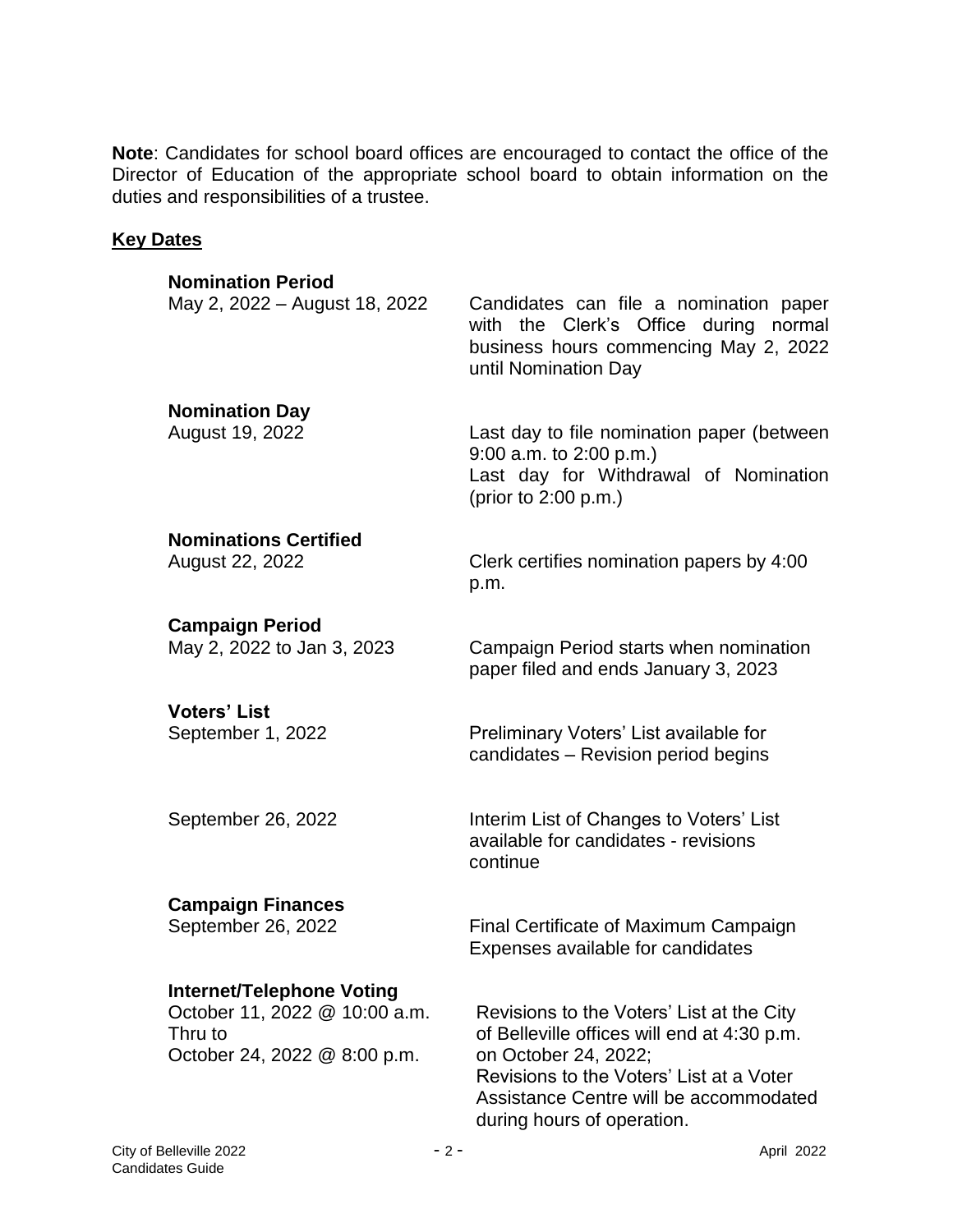# **In Person Internet Voting At a Voter Assistance Centre**

To Be Determined

October 24, 2022 Voting Assistance Centre location(s) to be determined and open from 10:00 a.m. and closes at 8:00 p.m.

# **Voting Day**

October 24, 2022 Voting commences at 10:00 a.m. and closes at 8:00 p.m.

# **Campaign Period (Extension)**

January 3, 2023 Regular Campaign Period ends Notification of Extension of Campaign due to Clerk (where permitted)

# **Term of Office**

November 15, 2022 Term of office is four years, beginning on November 15, 2022, and ending November 14, 2026.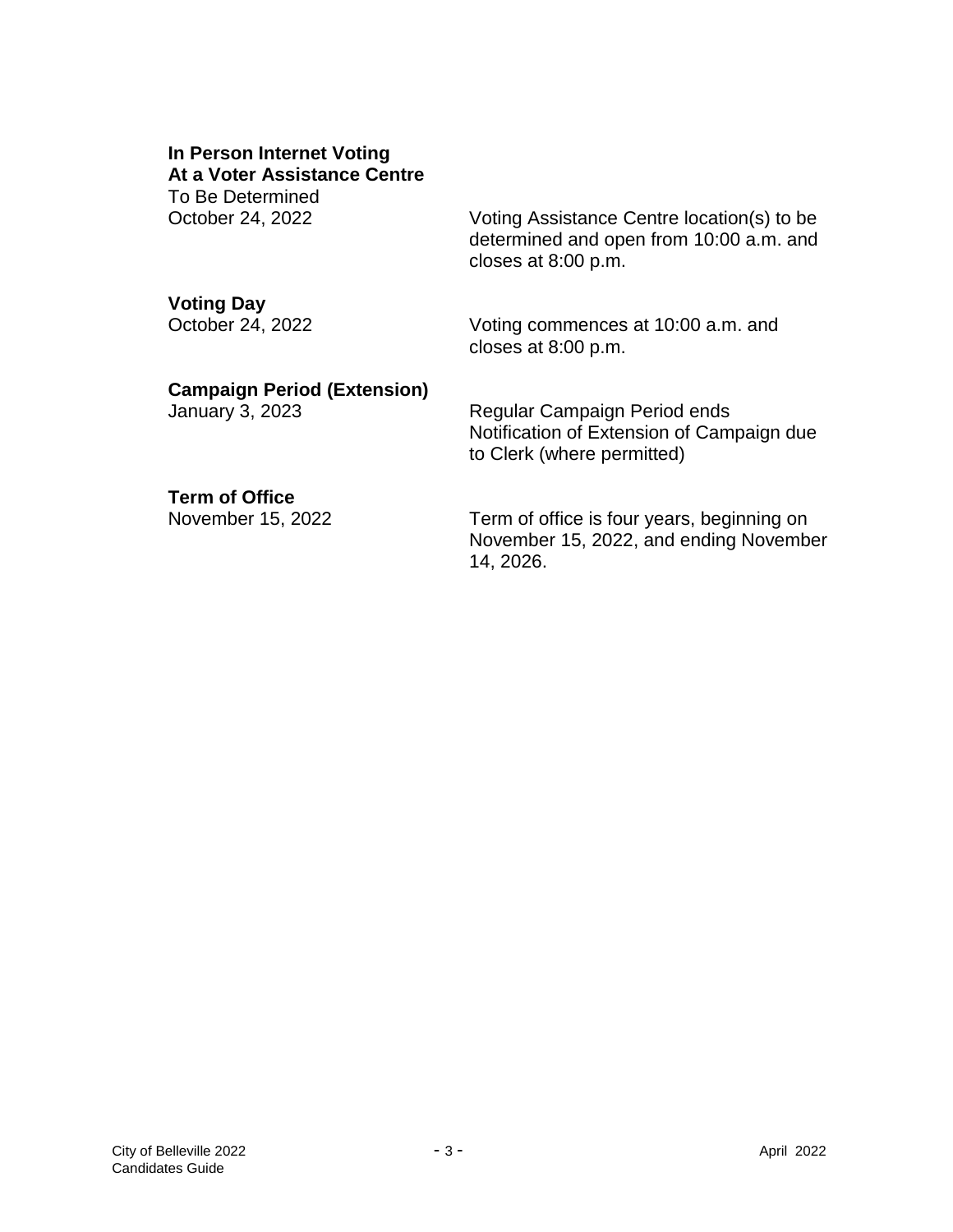# **Elected Offices - City of Belleville Municipal Council**

Members will be elected for the period commencing November 15, 2022, and ending November 14, 2026, for the following offices:

#### **Mayor**

**One (1)** to be elected by general vote of the electors of the City of **Belleville** 

# **City Councillors**

- **Six (6)** to be elected by the electors of Ward 1
- **Two (2)** to be elected by the electors of Ward 2

**Please see Appendix 'O' – Ward Boundaries**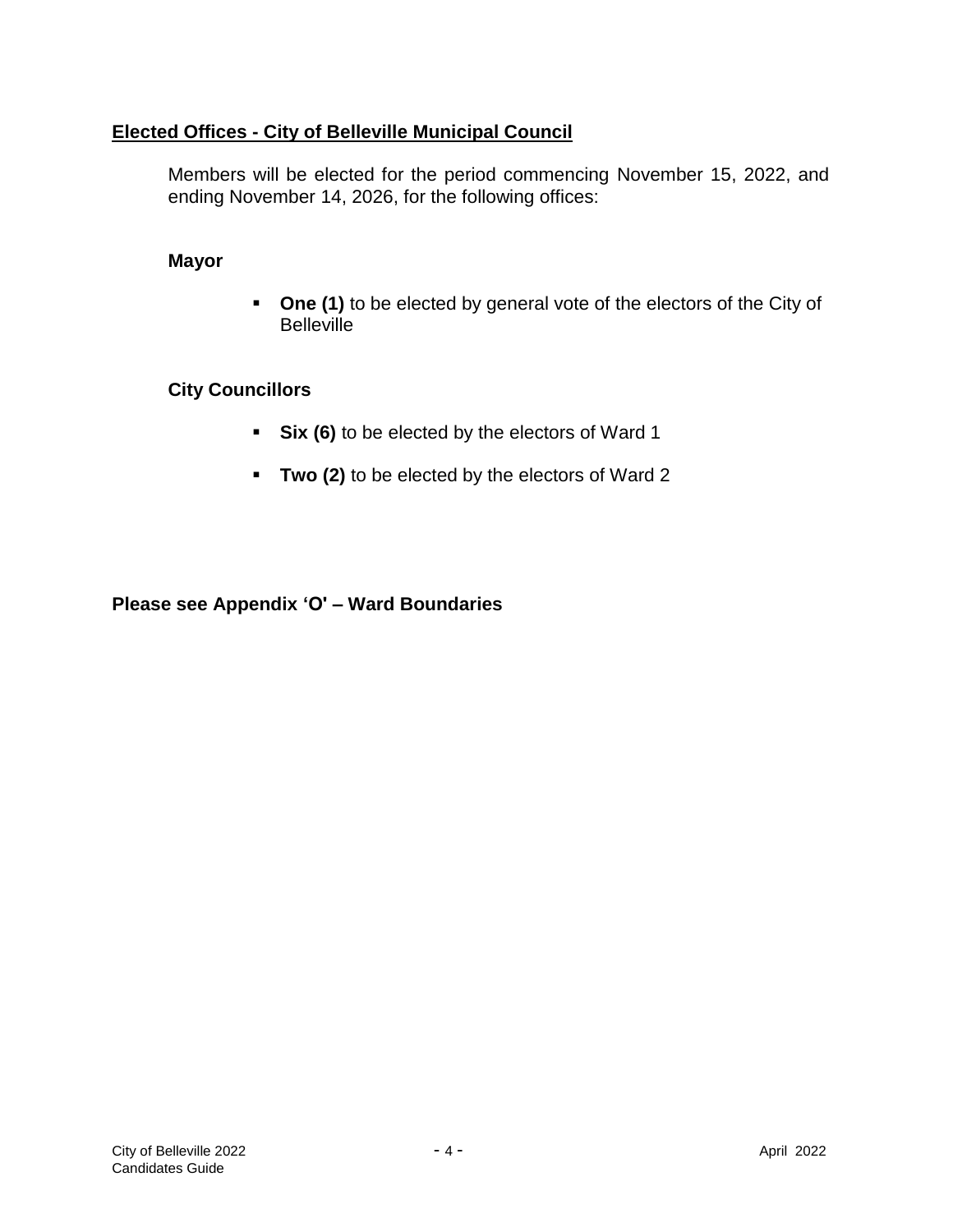#### **NOMINATION QUALIFICATIONS**

#### **Who is Qualified?**

#### **It is the responsibility of the candidate to ensure that they are qualified to seek the office for which they are being nominated.**

At the time of filing nomination papers, the candidate must be a qualified elector in accordance with Section 17 of the *Municipal Elections Act, 1996*, as amended. Therefore, the candidate must:

- Be a resident of the City of Belleville, or the owner or tenant of land in the City of Belleville or the spouse of the owner or tenant of land in the City of Belleville;
- Be a Canadian citizen;
- Be at least 18 years of age; and
- Not be disqualified by law or any Act from holding such office.
- **Note:** Candidates who are a member of the Legislative Assembly of Ontario, or the Senate, or House of Commons of Canada may file their nomination papers for an office in the election, but their nomination papers will be rejected by the Clerk if they remain a member as of 2:00 p.m. on Nomination Day (August 19, 2022).

If an employee of the City of Belleville or local board wishes to file nomination papers, the employee must take an unpaid leave of absence as of the day the employee is nominated and ending on voting day.

#### **Who is Disqualified?**

The following persons are disqualified from seeking election to Council:

- Except during a leave of absence, an employee of the City of Belleville or a local board;
- A judge of any court;
- Except if they cease being a member as of 2:00 p.m. on Nomination Day:
	- o A member of the Ontario Legislature
	- o A member of the House of Commons
	- o A member of the Senate;
- A Crown employee within the meaning of the Public Service Act who is a Deputy Minister or who is in a position or classification designated in the regulations made under that Act for the purposes of Section 11, thereof;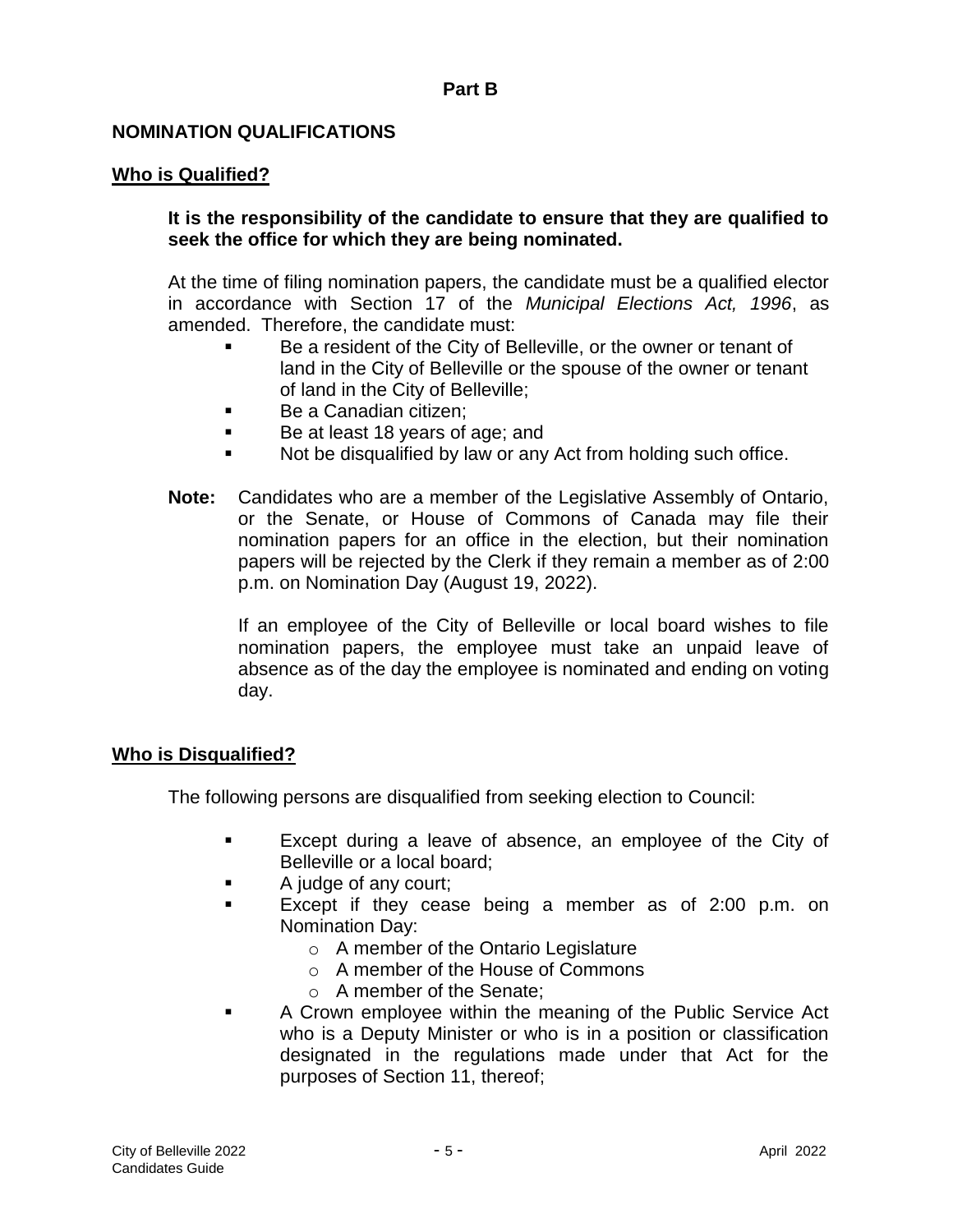- A person who is serving a sentence of imprisonment in a penal or correctional Institution, including a sentence being served in the evening or on weekends;
- A corporation;
- A person acting as executor or trustee or in any other representative capacity, except as a voting proxy in accordance with Section 44 of the *Municipal Elections Act, 1996*;
- A person who was convicted of the corrupt practice described in Subsection 90(3) of the *Municipal Elections Act, 1996* if voting day in the current election is less than four years after voting day in the election in respect of which he or she was convicted;
- A candidate convicted of a corrupt practice as described in Subsection 91(1), if voting day in the current election is less than six years after voting day in the election in respect of which he or she was convicted;
- A person disqualified for violations of financial requirements or violations of requirements for filing financial information.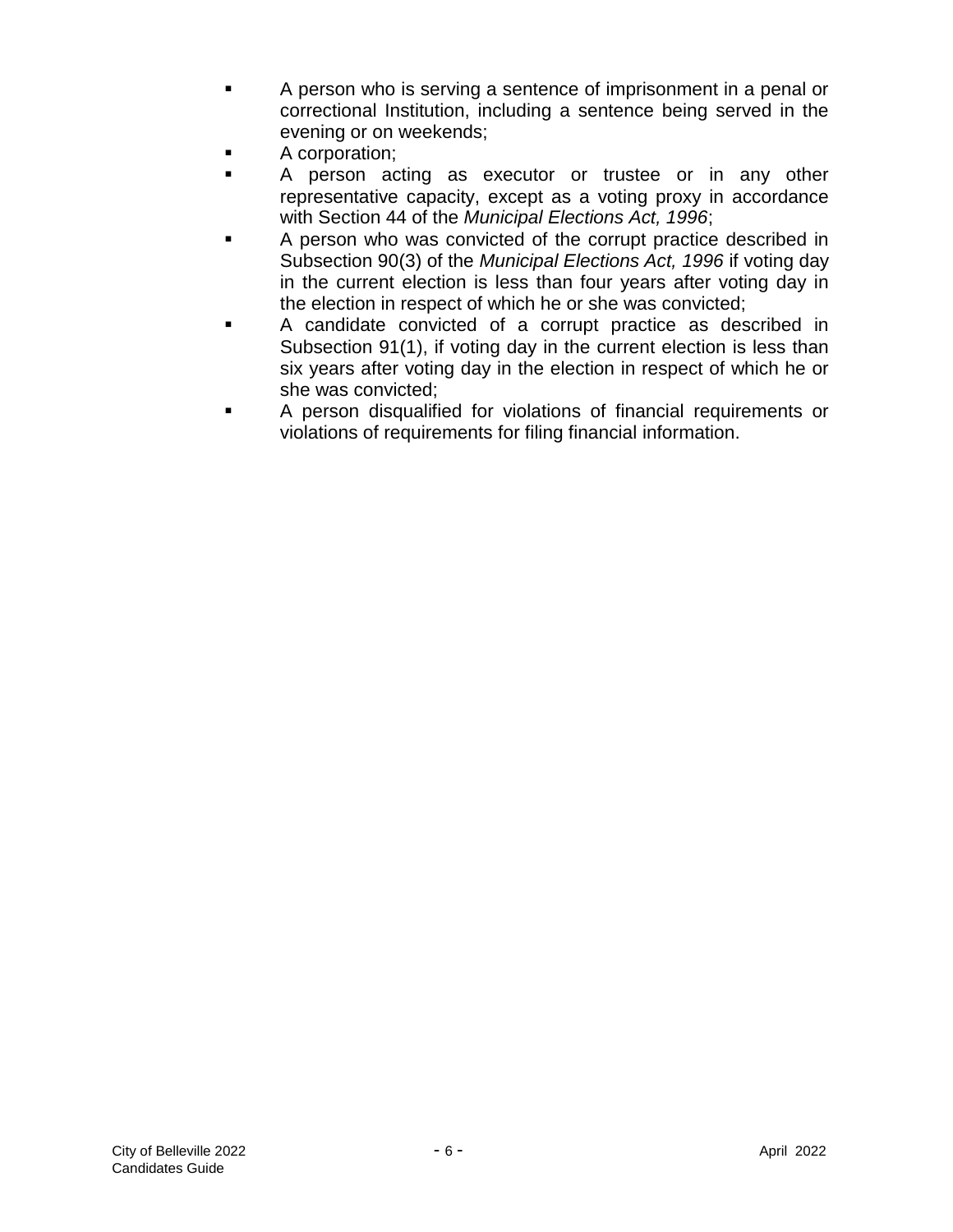#### **NOMINATION PROCESS**

#### **General**

A person can only be a candidate for one office – Mayor, Councillor or School Trustee. If a person files a nomination for one office and then files a nomination for another office, the first nomination is considered withdrawn at the time that the second nomination is filed.

#### **Filing Nomination Papers**

If you are contemplating becoming a candidate, you may file your nomination papers, in the prescribed form, in the City Clerk's Office any time during normal working hours (8:30 a.m. – 4:30 p.m.) starting on Monday, **May 2, 2022,**  through to August 18, 2022 and on **Nomination Day,** Friday**, August 19, 2022 commencing at 9:00 a.m. to 2:00 p.m.**

> The prescribed nomination fee of \$200 for the Office of Mayor and \$100 for all other offices, in the form of **cash, certified cheque, money order or debit**, must accompany the Nomination Paper (Form 1) and the Endorsement of Nomination (Form 2) along with Government issued photo identification and the completed Declaration of Qualifications and Freedom of Information (FOI) Release form.

- The nomination of a person for an office on Council must be endorsed by at least 25 persons using the prescribed form (Form 2). Anyone providing an endorsement must be eligible to vote in the City of Belleville on the day that they signed the endorsement. In addition to their endorsement, they will also be required to sign a declaration that they are eligible to vote in the City of Belleville.
- Nomination papers may be filed in person or by an agent. **Nomination forms filed by facsimile transmissions, mailed-in, or transmitted in any other manner will not be accepted.** The Clerk's Office for the City of Belleville is located at on the  $1<sup>st</sup>$  floor at 169 Front Street, Belleville.
- Until you file your Nomination Paper (Form 1), Endorsement of Nomination (Form 2) and filing fee, your campaign organization cannot raise money or incur expenses. Also, you cannot spend any of your own money, or that of your spouse, on your campaign before you file your nomination papers and filing fee.
- Each person to be nominated for election to an office shall be nominated by a separate nomination.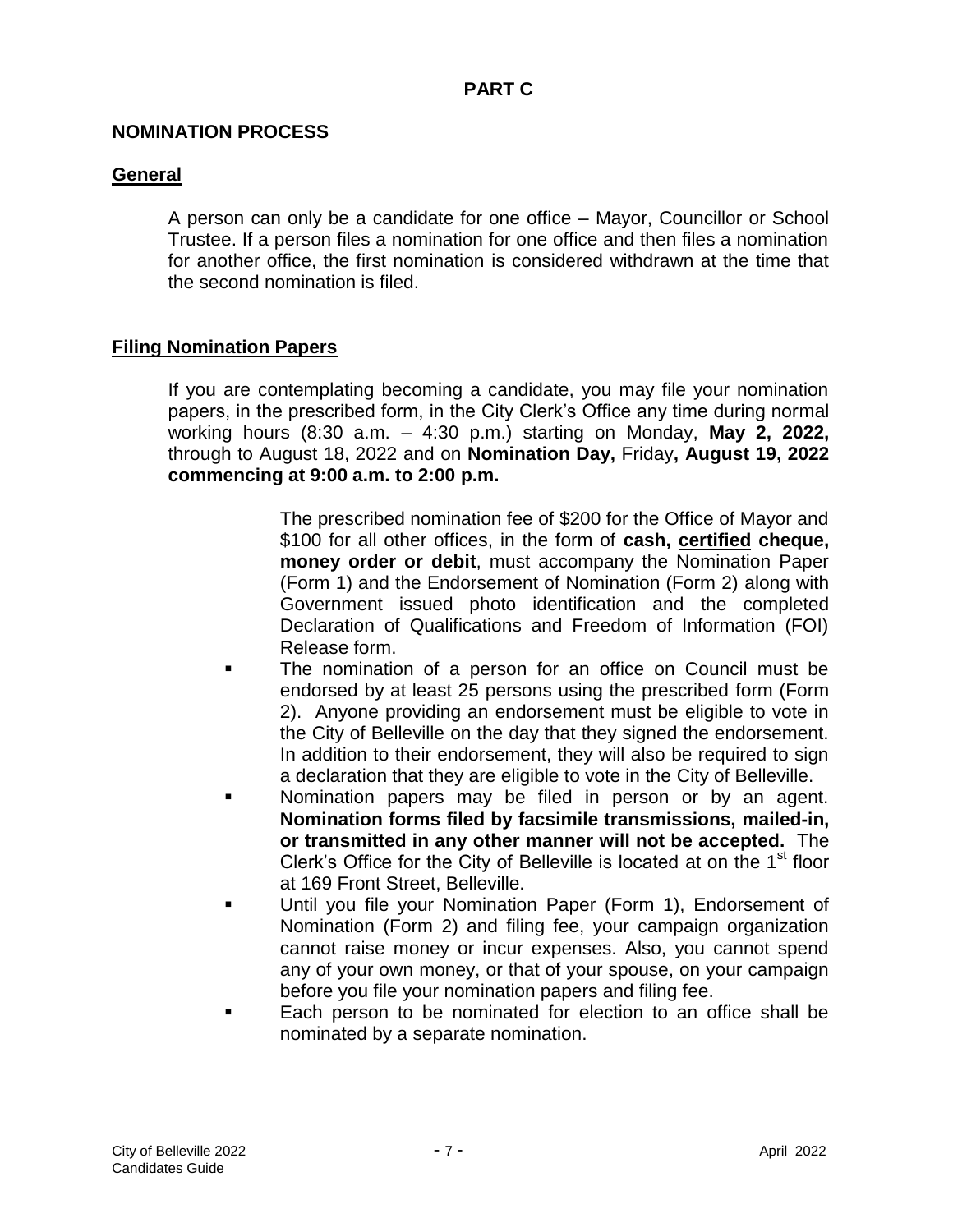**Exception:** If the number of nominations filed for an office and certified under Section 35 of the Act is less than the number of persons to be elected to the office, additional nominations may be filed between 9:00 a.m. and 2:00 p.m. on the Wednesday following Nomination Day.

#### **Withdrawal of Nomination**

If you decide that you want to withdraw from the election, you must notify the Clerk in writing by **2:00 p.m. on Nomination Day, August 19, 2022**. If withdrawing, you are entitled to a refund of the nomination filing fee after you submit a financial disclosure covering the financial transactions made up to the point at which you withdrew.

#### **Change of Office**

If after filing nomination papers for an office you decide to seek election for another office on the same municipal council or local board, you must file a second nomination for the new office. The first nomination is deemed to have been withdrawn at the time the second nomination is filed. Under such circumstances, the nomination-filing fee is transferred to the new office. However, the two campaigns are separate campaigns; contributions and expenses cannot be transferred to the new office and two separate financial disclosures must be filed, one for each office.

# **Refund of Nomination Filing Fee**

The nomination filing fee is refundable if the financial statements are filed on time.

#### **Certification by Clerk**

The Clerk shall examine each nomination that has been filed in accordance with the following timetable:

- All nominations filed on or before 2 p.m. Nomination Day shall be examined no later than 4:00 pm on the Monday following Nomination Day. (August 22, 2022)
- All additional nominations filed under subsection 33 (5) of the Municipal Elections Act shall be examined before 4:00 pm on the Thursday following Nomination Day (August 25, 2022).

If satisfied that a person is qualified to be nominated and that the nomination complies with the Municipal Elections Act, the Clerk shall certify the nomination by signing the nomination paper.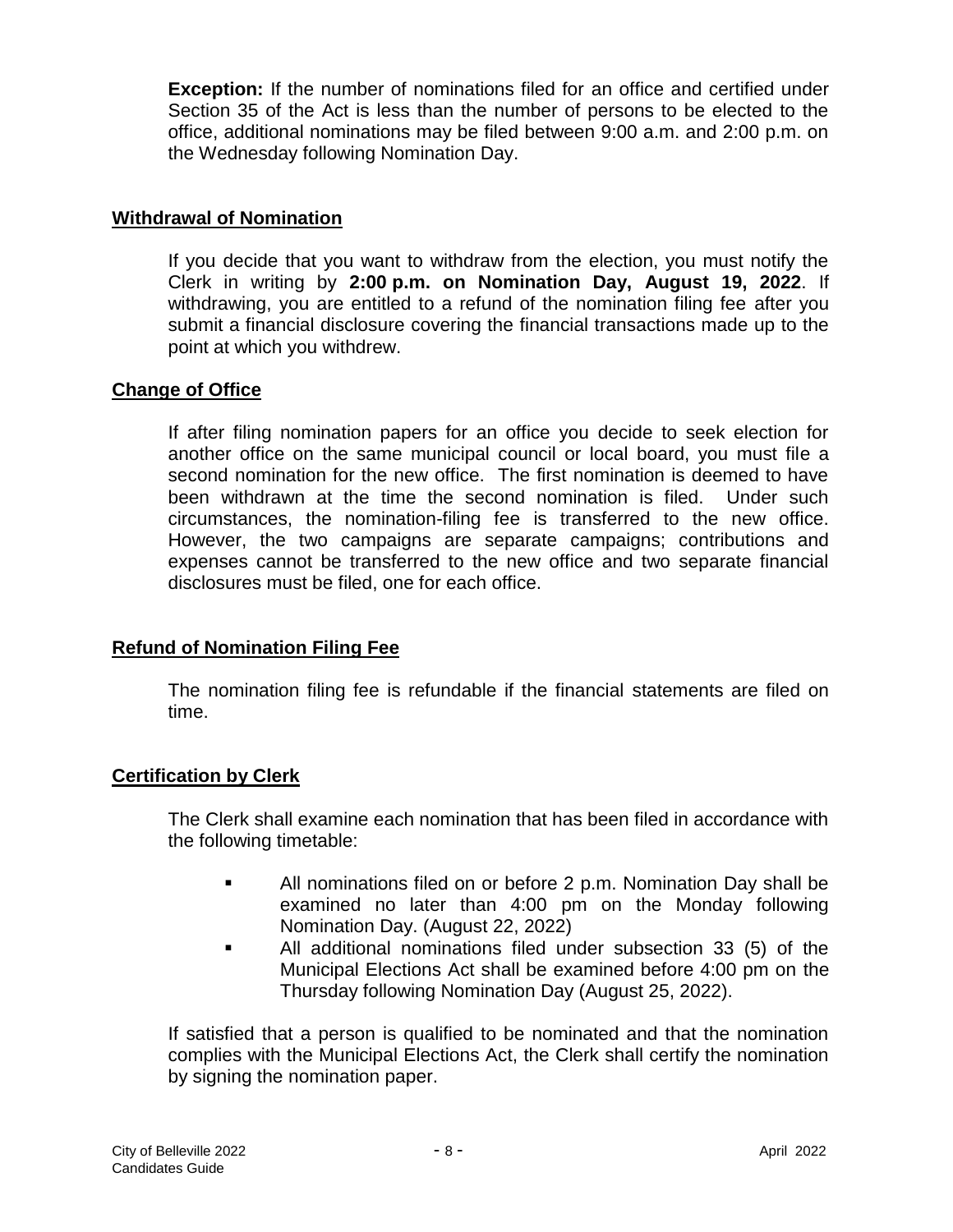If not satisfied that a person is qualified to be nominated or that the nomination complies with the Municipal Elections Act, the Clerk shall reject the nomination.

When the Clerk rejects a nomination, he or she shall, as soon as possible, give notice of the fact to the person who sought to be nominated and to all candidates for the office.

The Clerk's decision to certify or reject a nomination is final.

**Note: It is the responsibility of the candidate to ensure they meet all the qualifications and file proper nomination papers. Each candidate should contact the City Clerk (Matt MacDonald 613-968-6481) to ensure that their nomination forms are in order. Since the City Clerk can potentially examine nomination papers after the nomination period ends, a candidate may find that, if their papers have been rejected, they are too late to file additional information or provide proof to the Clerk of their qualifications.**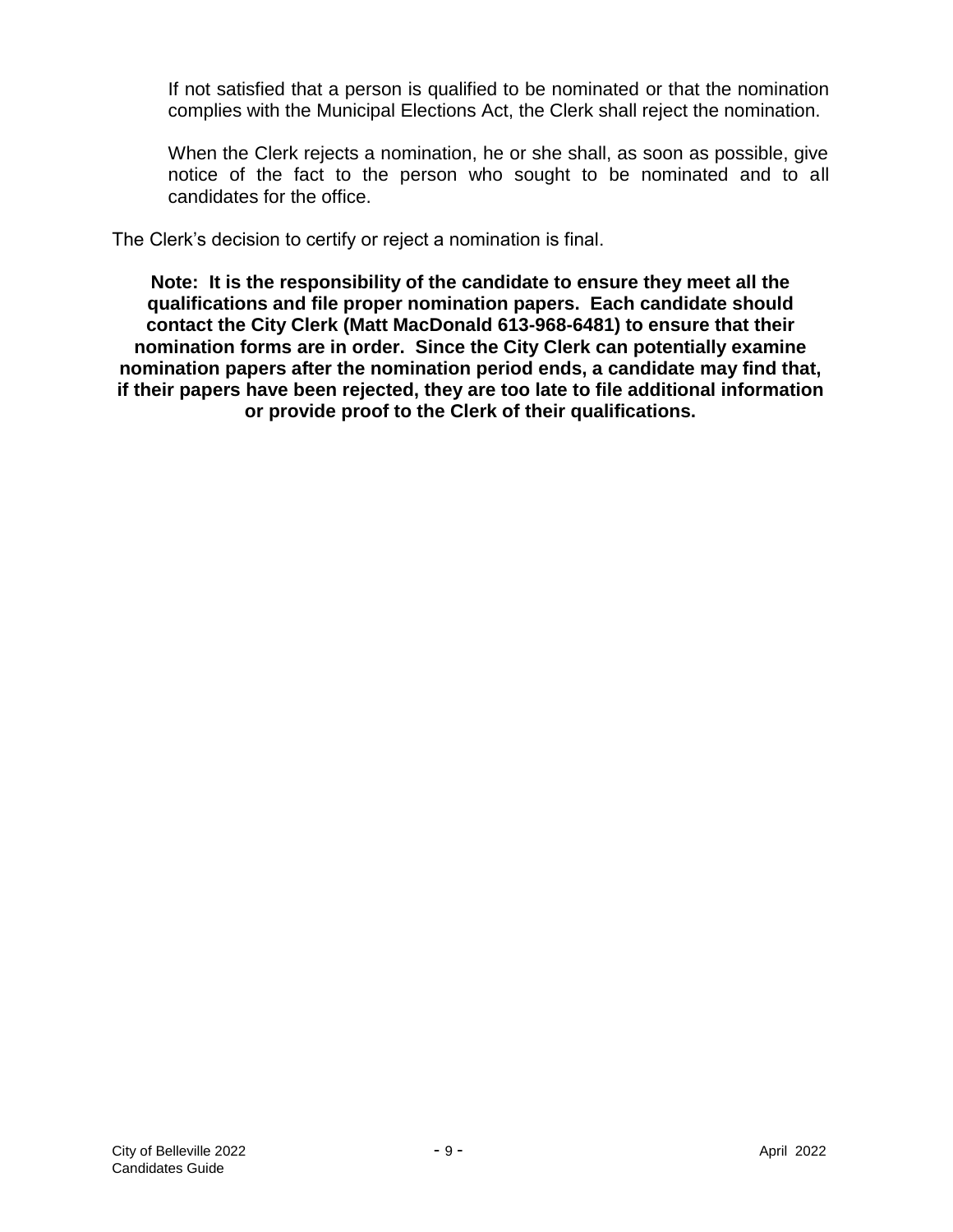# **PART D**

# **CAMPAIGN AND GENERAL INFORMATION**

#### **Duties of the Candidate**

A candidate shall ensure that:

- No contributions of money are accepted or expenses incurred unless one or more campaign accounts are first opened at a financial institution, exclusively for the purposes of the election campaign;
- All contributions of money are deposited into the campaign accounts;
- All funds in the campaign account are used exclusively for the purposes of the election campaign;
- All payments for expenses are made from the campaign accounts;
- **Contributions of goods or services are valued;**
- Receipts are issued for every contribution and obtained for every expense;
- Records are kept of:
	- the receipts issued for every contribution,
	- the value of every contribution,
- whether a contribution is in the form of money, goods or services, and
- the contributor's name and address;
- **Records are kept of every expense including the receipts obtained for each** expense;
- Records are kept of any claim for payment of an expense that the candidate disputes or refuses to pay;
- Records are kept of the gross income from a fund-raising function and the gross amount of money received at a fund-raising function by donations of \$10 or less;
- Records are kept of any loan and its terms under section 88.17
- Records are retained by the candidate for the term of office of the members of the council or local board and until their successors are elected and the newly elected council or local board is organized;
- Financial filings are made in accordance with sections 88.25 and 88.32;
- **Proper direction is given to the persons who are authorized to incur expenses** and accept or solicit contributions under the direction of the candidate;
- A contribution of money made or received in contravention of the Municipal Elections Act, 1996, or by-law passed under the Act, is returned to the contributor as soon as possible after the candidate becomes aware of the contravention;
- A contribution not returned to the contributor is paid to the clerk with whom the candidate's nomination was filed;
- An anonymous contribution is paid to the clerk with whom the candidate's nomination was filed; and
- Each contributor is informed that in accordance with section 88.9, a contributor shall not make contributions exceeding:
- a total of \$1200 to any one candidate in an election, and
	- a contributor shall not make contributions exceeding a total of \$5000 to two or more candidates for offices on the same council or local board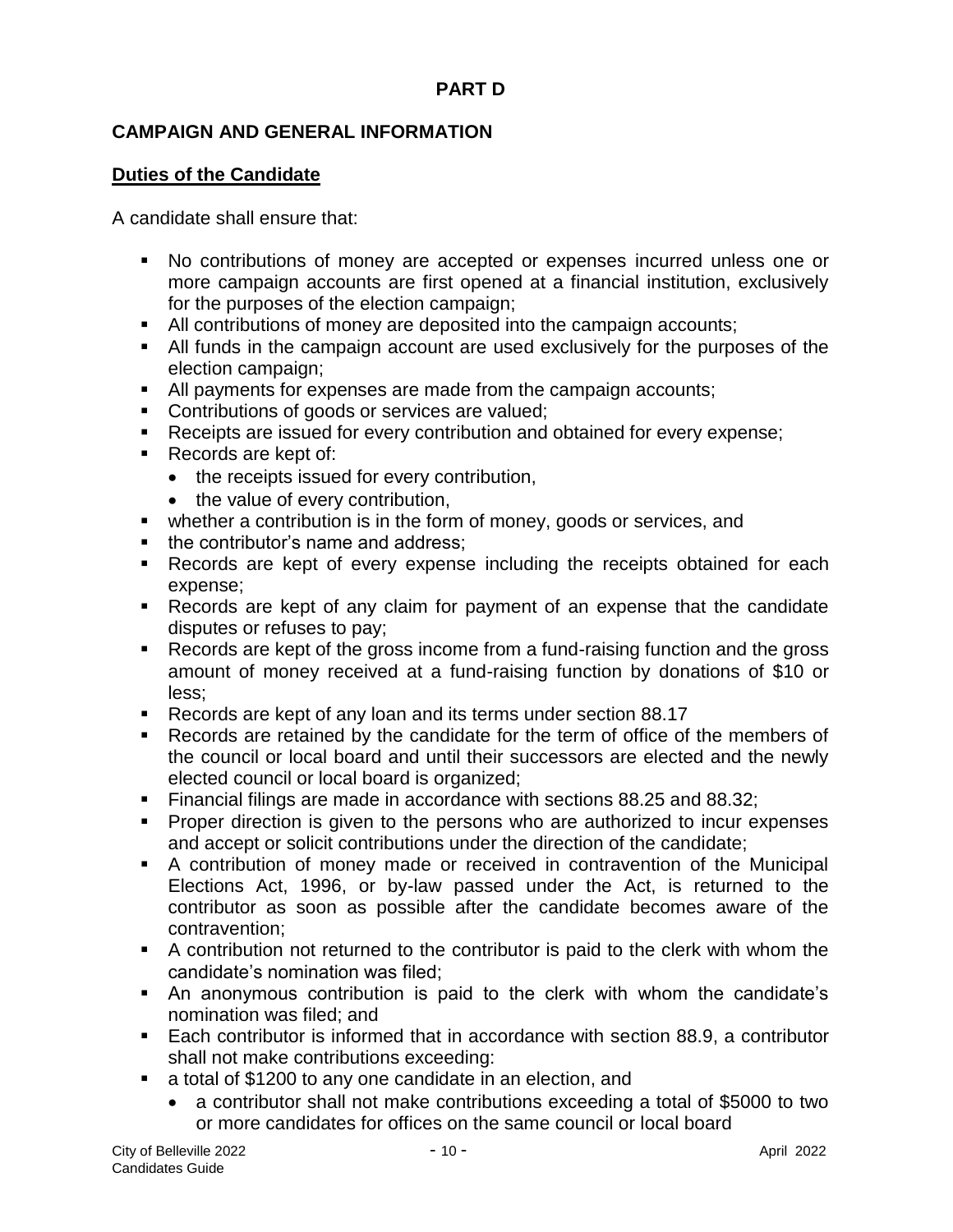# **Campaign Period**

- **Starts:** The campaign period commences at the time a candidate submits their Nomination Paper (Form 1), Endorsement of Nomination (Form 2) and the required filing fee.
- **Ends:** a) January 3, 2023; or
	- b) If a candidate withdraws his/her nomination or the Clerk rejects the nomination, the campaign period ends on the day of the withdrawal or the day of the rejection, as the case may be.
- **Extended Campaign Period:** A candidate may extend the campaign period to eliminate a deficit. If so, the Candidate must notify the Clerk using Form 6 on or before **January 3, 2023.**

If you have extended your campaign to pay down a deficit, the end date for the extended campaign period will be the earliest of

- The day you notify the Clerk in writing that you will be ending your campaign and not be accepting anymore contributions
- June 30, 2023

#### **Election Contributions and Expenses**

The *Municipal Elections Act, 1996* imposes limitations on the expenses for candidates in the municipal elections. As well, the Act requires the candidate to report the contributions received and expenses incurred during the campaign period. Campaign contributions can only be accepted during the campaign period; that is between the date that the candidate submitted their nomination papers and **January 3, 2023.**

The following limitations apply to contributions:

- A contributor shall not make contributions exceeding a total \$1,200 to any one candidate.
- A cash contribution cannot exceed \$25.
- A contributor is limited to a maximum of \$5,000 in total contributions to two or more candidates for office on the same council or local board.
- There is a limit on the total amount that a candidate or their spouse may collectively contribute to their own campaign. The contribution limit is calculated based on the number of electors who are eligible to vote for the office that you are running for. The formula to calculate the limit is :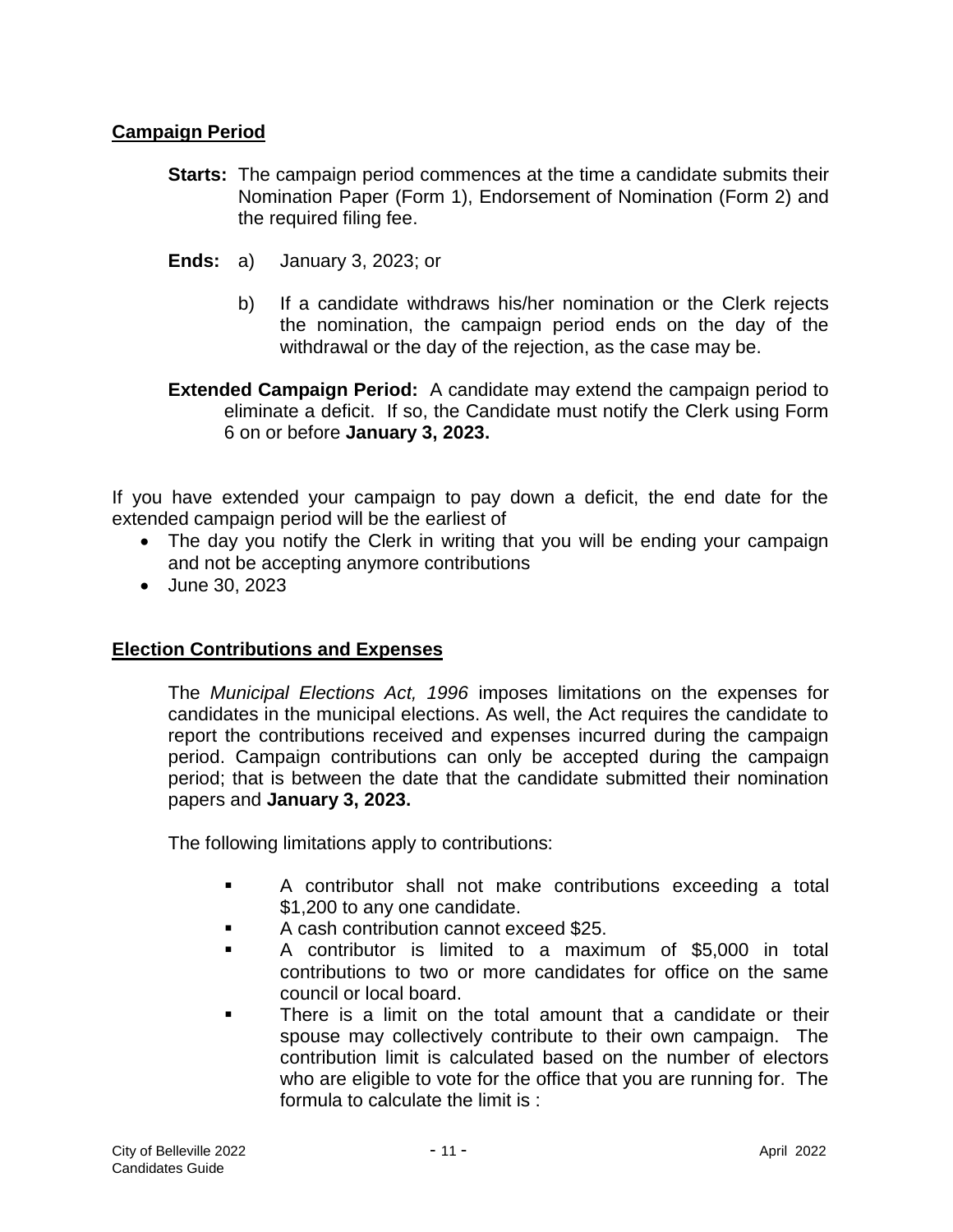- For the head of council is  $$7,500 + .20$  per eligible elector
- For council member or trustee: \$5,000 + .20 per eligible elector

**For detailed information respecting contributions and allowable expenses, in addition to referring to the Elections Act, please refer to the "Candidate's Guide", prepared by the Ministry of Municipal Affairs and Housing which is included as Appendix 'C'.**

#### **Campaign Spending Limits**

A candidate will receive an initial spending limit estimate when filing their nomination, and will receive a final spending limit after the close of nominations. Whichever of these two amounts is higher becomes the candidate's official spending limit.

The Municipal Elections Act provides for the following:

- A candidate running for Mayor can spend \$7,500 plus \$0.85 per elector entitled to vote for the office.
- A candidate running for Councillor or school board trustee can spend \$5,000 plus \$0.85 per elector entitled to vote for the office.

The Clerk shall issue a Certificate of Maximum Campaign Spending Limits to candidates on Monday, September 26, 2022.

#### **Financial Reporting Requirements**

All nominated candidates, including those not elected, those who withdrew their nomination, or those whose nomination was rejected by the Clerk, must disclose and report their contributions and expenses as of January 3, 2023. Financial statements (Form 4) must be filed by 2:00 p.m. on Friday, March 31, 2023 in accordance with the following:

- All Candidates are required to file a detailed financial statement (Form 4);
- Candidates whose campaign contributions and total expenses are greater than \$10,000 must have their financial statement audited and submit the auditor's report to the clerk along with their financial statement.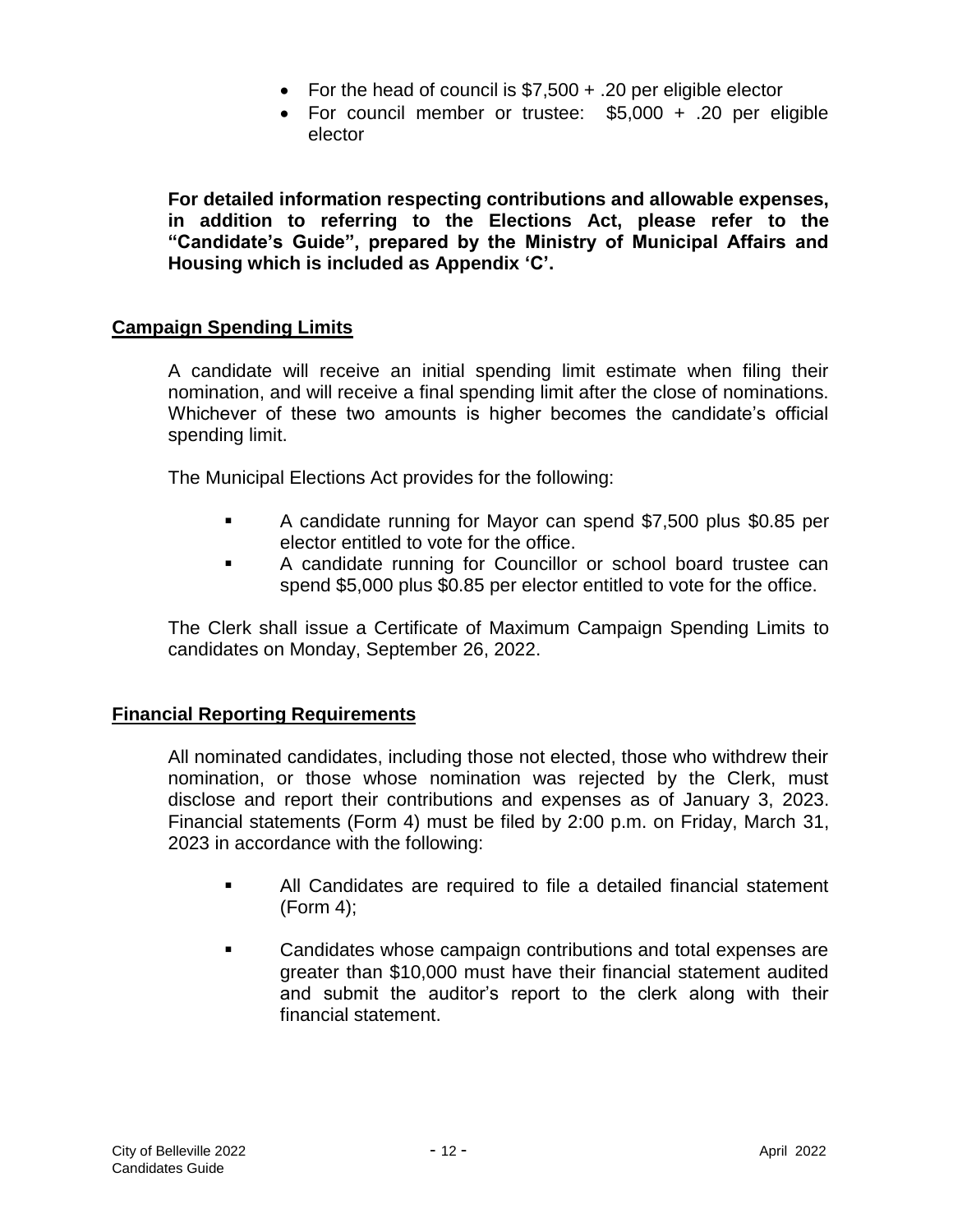#### **Extended Campaigns & Supplementary Financial Statement Filing Requirements**

A candidate must notify the Clerk on or before January 3, 2023 that their campaign has a deficit and he/she wishes to extend their campaign period. In addition to meeting the above financial reporting requirements, the candidate must submit a supplementary financial statement and auditor's report including all the information in the candidate's initial filing, updated to reflect changes to the candidate's election campaign finances during the supplementary reporting period. If a campaign has been extended, a supplementary filing statement must be filed by 2:00 p.m. on Friday, September 29, 2023.

#### **Campaign Surplus**

At the time of filing the financial statement, a candidate who has a surplus must pay the surplus less any refunds owing to them, to the Clerk.

Prior to paying over any surplus monies to the Clerk, a candidate is entitled to refund any contributions made to the campaign by the candidate or the spouse of the candidate. The amount that may be refunded is the lesser of the amount of the relevant contributions or the amount of the surplus.

# **Scrutineers (Candidates' Agents)**

Scrutineers must be appointed in writing by the candidate, as allowed for under Section 16 of the Municipal Elections Act, 1996.

Upon producing the properly signed appointment of scrutineer form including prescribing to the oath(s) of secrecy, to be present to any Voter Assistance Centre (means a City-operated physical location, property, structure or space on a property where eligible electors may attend in person to cast their ballot in a given election).

Only one scrutineer per candidate may be present within a Voting Assistance Centre at any time. If a candidate or another of his/her scrutineers enters the Voting Assistance Centre, one scrutineer must leave.

Scrutineers who do not follow the instructions of the Election Official(s) or who attempt to interfere, influence and to determine how a elector is voting will be requested to leave the Voter Assistance Centre immediately, their appointment will be revoked and they willl not be permitted to re-attend at a Voter Assistance Centre or during the announcement of results. Scrutineers may also have their appointment revoked if they contravene the rules and guidelines established by the Clerks as provided to the Candidates.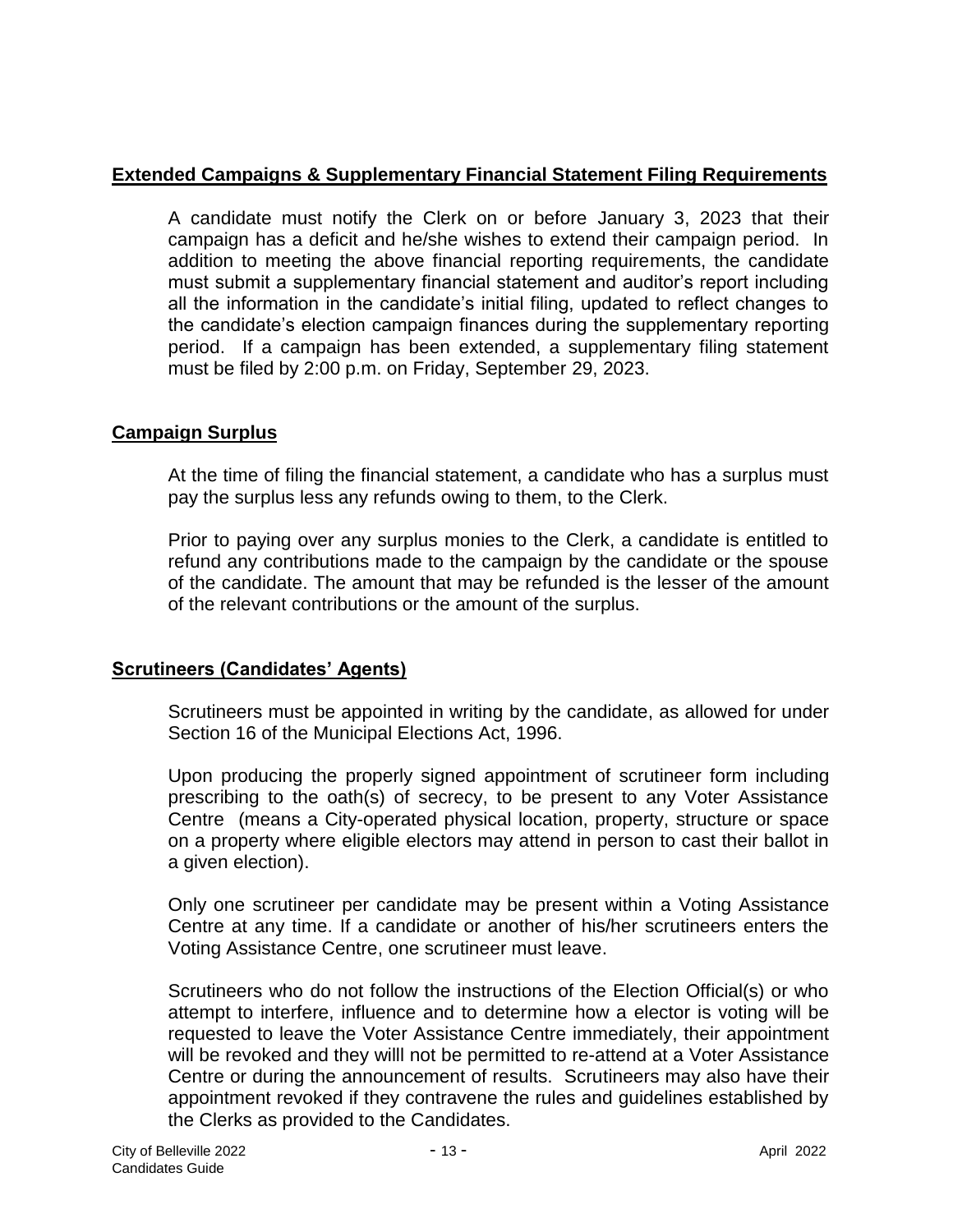Use of mobile communication devices and cameras shall **not be permitted** within any Voter Assistance Centre by any candidate or scrutineer.

#### **Candidates and Scrutineers have the Following Rights:**

It should be noted that the City of Belleville is utilizing Internet/Telephone voting and these methods alter the procedures followed in an election, which may impact the opportunity to scrutinize the election process.

Candidates should consult with the municipal Clerk regarding the opportunities for scrutinizing if they have questions.

#### **References**:

**Voter Assistance Centre** means a City-operated physical location, property, structure or space on a property where eligible electors may attend in person to cast their ballot in a given election.

**Voting Machine** means a physical device at a Voter Assistance Centre which permits electors to cast a ballot on the Voting System during an election.

Candidates and scrutineers have the following rights

- **EXECO** Candidates or their scrutineer may be present in the Council Chambers located at 169 Front Street, Belleville from 9:00 a.m. to 10:00 a.m. on October 11, 2022 to verify and ensure that the total votes cast are at "0" and shall be requested to sign a document that attests to this fact;
- Candidates or their scrutineer will have access to the Voterview Candidate portal during the voting period between October 11, 2022 and October 24, 2022, in order to review the list of Electors who have voted. The City of Belleville will not produce a physical or electronic excerpt of the Voter's List indicating Electors who have voted; it is expected that Candidates will use the VoterView portal. This capability **does not** and **cannot** provide candidates, their designate(s) or Election Staff with information on how an elector has voted, only whether or not the Elector has voted in the election.
- To enter a Voter Assistance Centre 15 minutes before if opens;
- To be present for the auditing function and system activation; and
- To be present at the time and place where results are received by the Clerk including the system shut down process.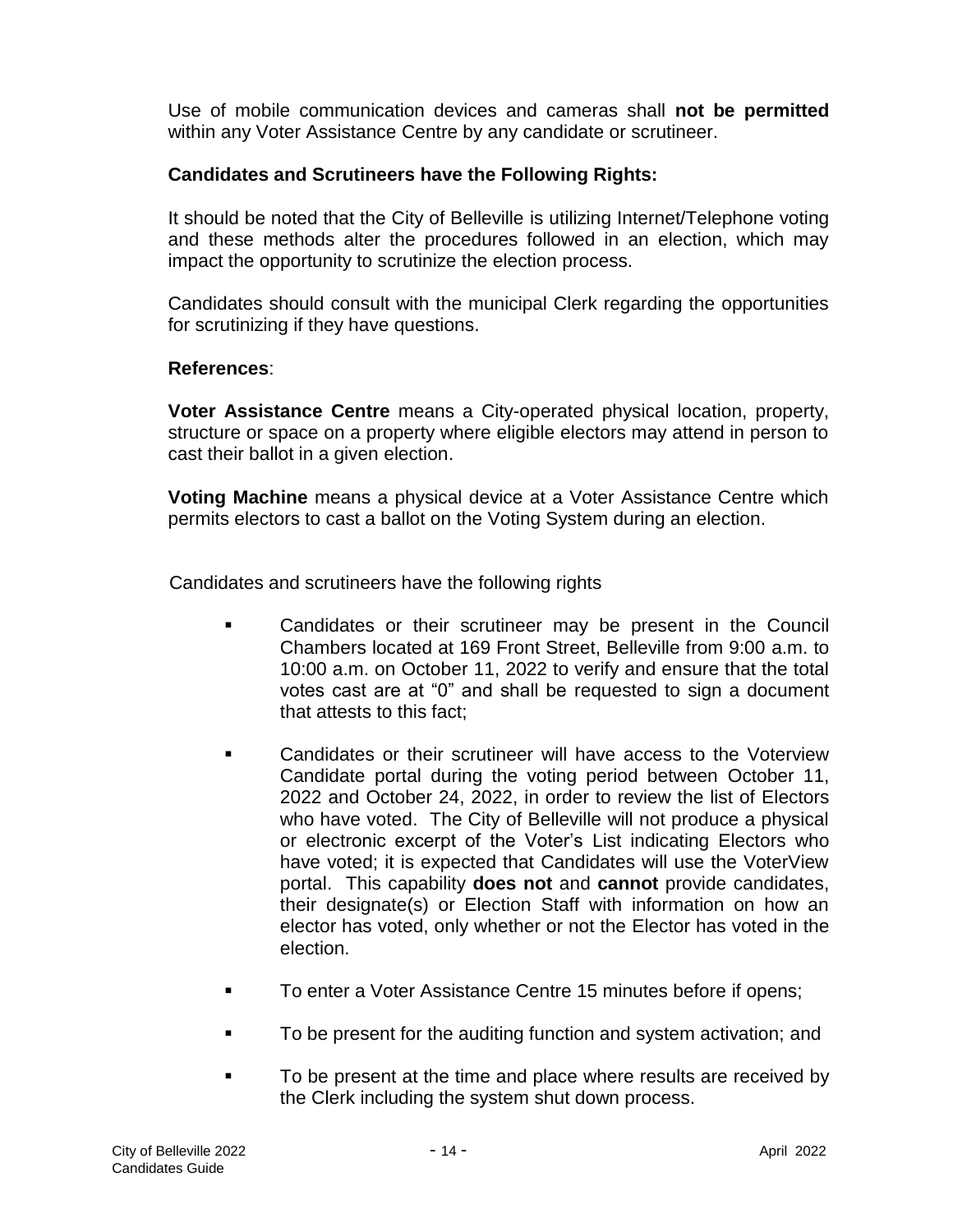# **Scrutineers and Candidates are Prohibited From:**

- **EXECT** Attempting, directly or indirectly, to interfere with how an elector votes, and attempting to campaign or persuade an elector to vote for a particular candidate;
- Displaying a candidate's election campaign material in a Voting Assistance Centre;
- Compromise the secrecy of the voting;
- Interfere or attempt to interfere with an elector who is marking a electronic ballot;
- Obtain or attempt to obtain, in a Voting Assistance Centre, any information about how an elector intends to vote or has voted;
- Communicate any information obtained at a Voting Assistance Centre about how an elector intends to vote or has voted.

#### **Any person who is creating a disturbance at a Voting Assistance Centre will be removed by an Election Official.**

# **Election Signs**

a) Election signs shall be permitted in any Zone following declaration of a Provincial or Federal election, or the day following the final day for filing nominations in a Municipal election, and shall be removed within one (1) week following the date of the election.

- b) Election signs shall be permitted on a lot provided:
	- i) the sign is affixed to the ground and is not nailed or fastened in any way to a tree, or any other similar plant or structure;

ii) where the sign has a sign area in excess of 12 square feet (1.11 square metres), the sign is located in accordance with the provisions of Section 3.1(2), 3.2(2) and/or 3.3(3) of this By-law.

- **Note**: Poster Panel Signs (Billboards) are permitted for use as election signs via Bylaw amendment (2021-187) to the City's sign By-law 2006-55.
- c) Election signs may be permitted on the un-travelled portion of streets provided:
	- i) such signs do not interfere with the safe movement of pedestrians and vehicles on such streets, or cause disruption to the maintaining or use of the street by the Municipality or any utility or other similar authority;
	- ii) the sign is affixed to the ground and is not nailed or fastened in any way to a utility pole, traffic control sign or device, tree, or any other similar plant or structure;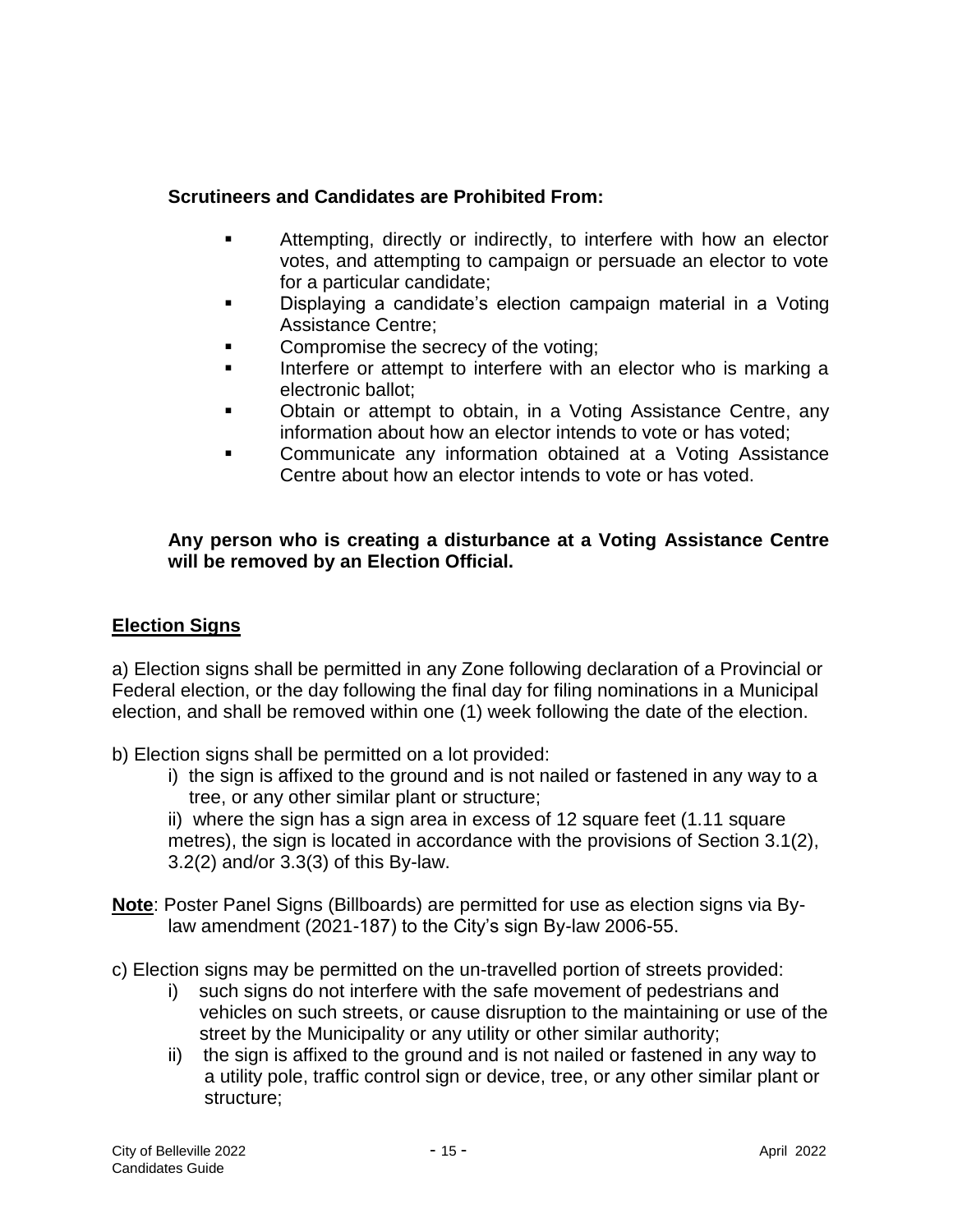- iii) the sign area of each sign does not exceed 12 square feet (1.11 square metres) with a maximum sign height of 3 feet (.91 metres);
- iv) the owner of the lot immediately abutting the location of the sign on the street does not object to the election sign being located on the street next to his/her property;
- (v) Signs must be a minimum of 195 feet (60m) from the middle of any intersection;
- (vi) Signs shall not be permitted in any centre median;
- (vii) Signs shall not be permitted between the sidewalk and the curb;
- (viii) Signs shall be setback a minimum of 15 feet (4.57m) from the edge of a driveway and any curb line or edge of the travelled portion of a street;
- (ix) Signs shall be setback a minimum of 1 foot (0.3m) from a sidewalk;
- (x) Signs advertising the same candidate shall be a minimum of 33 feet (10m) apart; and where located on a street that is not under the jurisdiction of the Corporation of the City of Belleville, that authorization has been obtained from the necessary authorities.

# **Prohibition of Canvassing at a Voter Assistance Centre being a voting place.**

The City Clerk is the lessee of the premises used as Voter Assistance Centre which is a City-operated physical location, property, structure or space on a property where eligible electors may attend in person to cast their ballot in a given election (also known as a voting place). As the lessee of such premises, electioneering of any nature in or on the premises used as a voter assistance location is not permitted. The voter assistance centre is deemed to include the entire building and the property on which it is located and includes any place in the immediate vicinity of the centre designated by the City Clerk.

The Municipal Elections Act, 1996 Section 48 of the Municipal Elections Act, 1996, states:

> "No person shall display a candidate's election campaign material or literature in a voting place"

#### **And**

"Voting place includes any place in the immediate vicinity of the voting place designated by the Clerk"

Election Officials are instructed to remove any material or literature of any nature from the Voter Assistance Centre.

Should a school building be designated as a Voter Assistance Centre for voting purposes the attention of candidates is also drawn to the policies of the school boards and provisions of the Education Act which provide as follows:

- No agent or representative may canvass in the schools, nor exhibit advertising material in the schools or on the school property, without the approval, in writing, of the Director of Education;
- All visitors to schools must report to the office;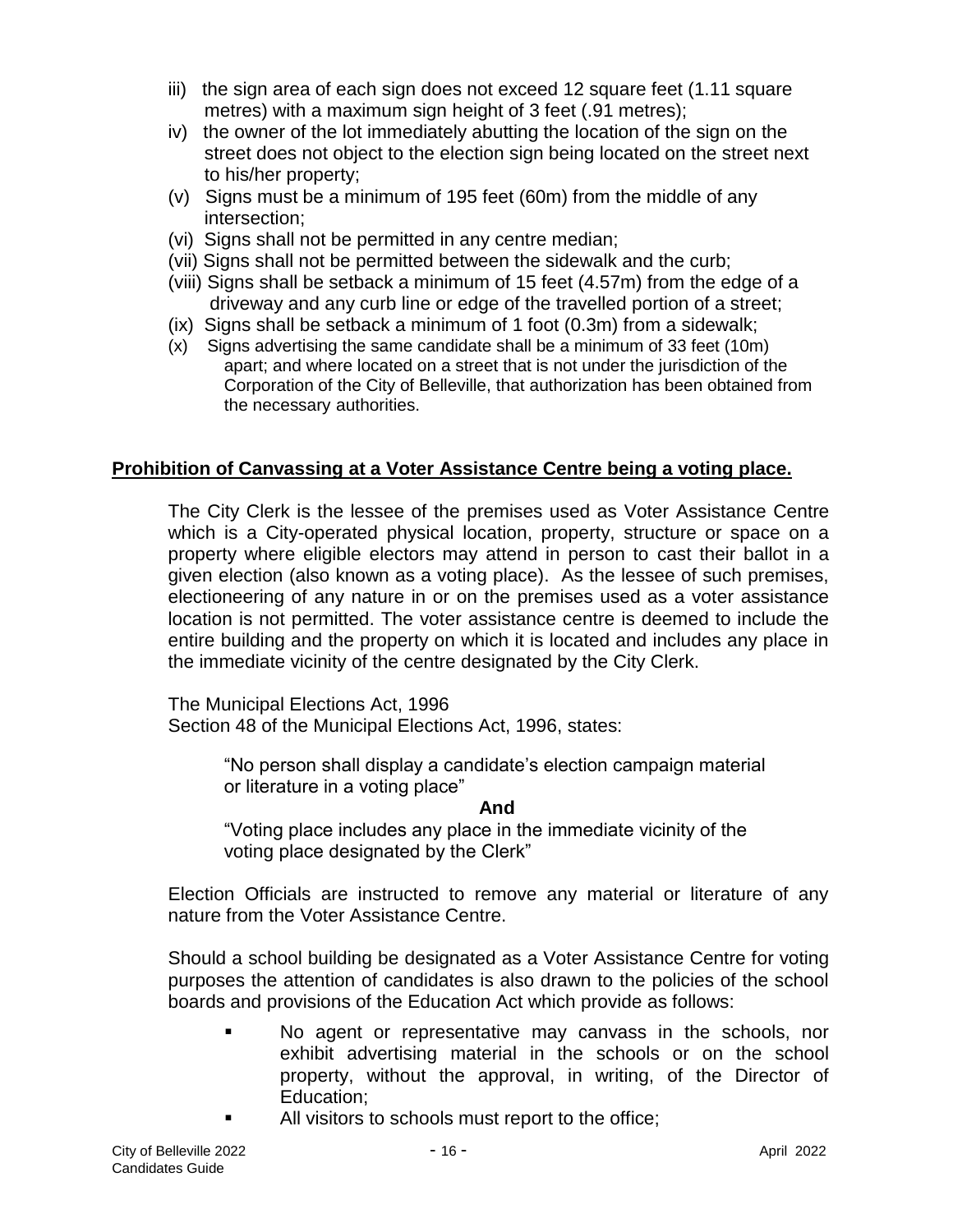It is the duty of a principal of a school, in addition to his duties as a teacher, to maintain a visitors' book in the school when so determined by the Board.

Thus, it should be noted from the foregoing that in connection with municipal elections, only persons attending a school building for the purpose of casting their ballot electronically, duly qualified election officials, candidates or their authorized agents may be present on school premises.

#### **Access to Rented Premises by Candidates or their Authorized Representatives**

Section 22 of the Tenant Protection Act provides that:

"No landlord shall restrict reasonable access to a residential complex by candidates for election to any office at the federal, provincial or municipal level, or their authorized representatives, if they are seeking access for the purpose of canvassing or distributing election material."

# **Advance Vote & Internet/Telephone Voting**

Information regarding advance voting and internet voting is provided in the appendix.

#### **Voting Day**

Election Day (Voting Day) is Monday, October 24, 2022 from 10:00 a.m. to 8:00 p.m. The counting of votes will take place after closing of the vote.

#### **Proxy Voting**

The Council of the Corporation of the City of Belleville adopted By-law 2021-92 on April 28, 2021 authorizing the use of an alternate voting methods being Internet and Telephone method. By-law 2021-92 **does not** include the provision for proxy voting for the 2022 Belleville Municipal Election.

#### **List of Electors**

The 2022 Preliminary List of Electors for the City of Belleville is prepared by the Municipal Property Assessment Corporation (MPAC) and contains the name, address and school support of each person who meets the qualifications of an elector. The list will be available to candidates no later than September 1, 2022.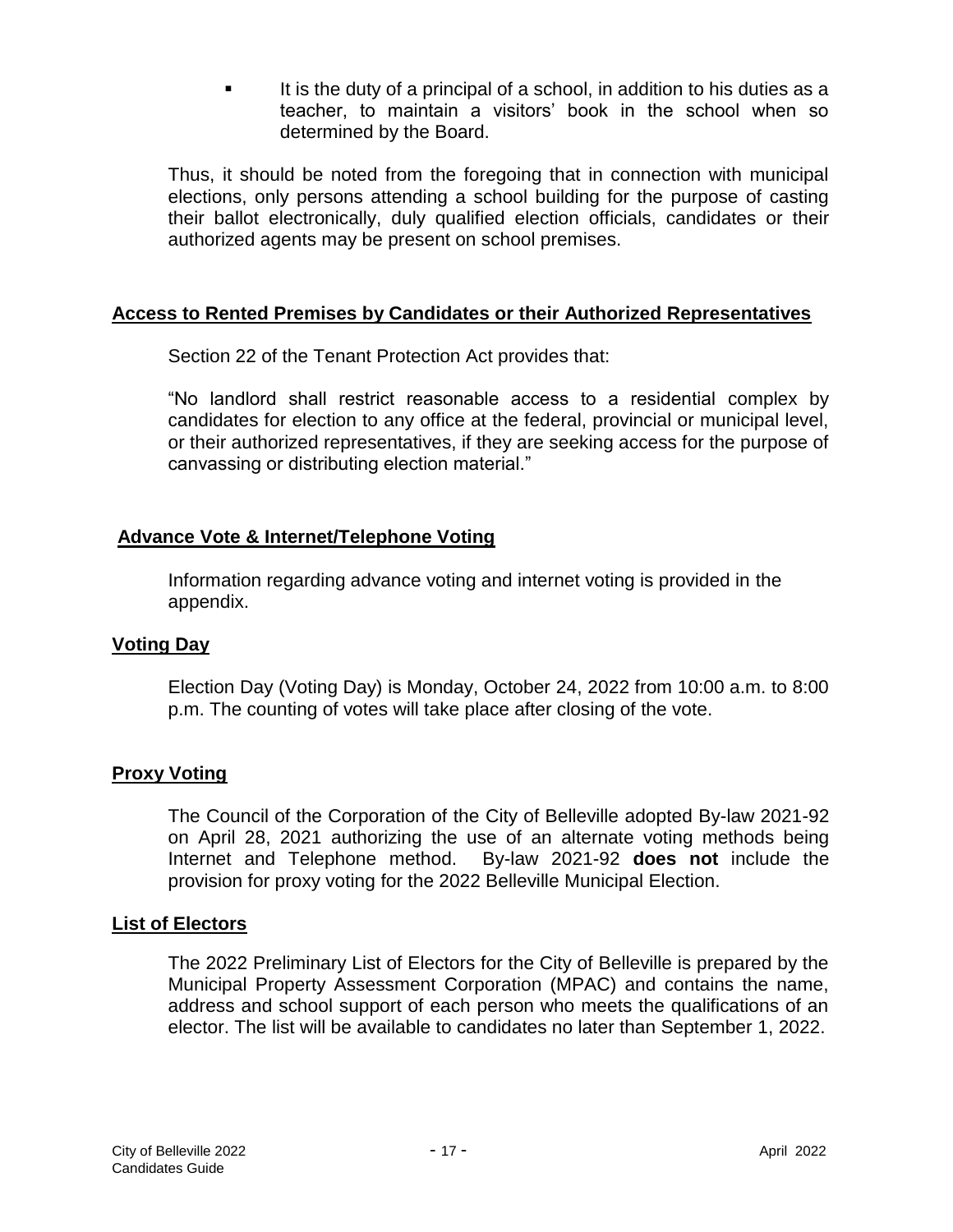**Note:** It would be appreciated if candidates could encourage eligible voters who are not on the voters' list to register in order to vote. If an eligible voter is not on the voters' list, she/he may, beginning on Tuesday, September 1, 2022:

- Fill out an application and file it with the clerk by mail or in person; or
- On voting day, fill out an application at the place of voting.

# **Revision of Preliminary List of Electors**

Applications for amendments to the voters list will be accepted by the Clerk's Office located at 169 Front St. Belleville commencing September 1, 2022, and ending at 4:30 p.m. on Voting Day (October 24, 2022). Revisions will also be accepted at the Voter Assistance Centre(s).

A copy of the Voters' List may be viewed at Belleville City Hall, 169 Front Street, during normal office hours, beginning September 1, 2022 between the hours of 8:30 a.m. and 4:30 p.m.

# **Voters' List**

The list shall be distributed in electronic format to those who are entitled to copies under Section 23(3), (4) and (5) of the Act. All certified candidates shall be entitled to one USB stick containing the Voters' List, at no cost, for the area in which they are running. Candidates may produce paper copies should they choose to. Each certified candidate shall sign a statement acknowledging that the Voters' List shall not be used for any purpose's other than the 2022 election in Belleville, in accordance with Section 88(10) of the *Municipal Elections Act*, 1996. Personal information about Electors on the Voters' List may be omitted by the City Clerk in the interests of protecting the privacy of individuals.

During the Voting Period, which includes Advance Voting and Voting Day, all certified candidates shall receive login IDs and passwords allowing them to view the Voters' list in the VoterView system. All candidates will be encouraged to review training materials on use of the VoterView System, to be made available in September or early October 2022.

# **Voter Assistance Centre(s) (Voting Locations)**

Candidates will be provided with an up-to-date copy of a list of voting locations (see appendix 'M' and 'N'). In the event that any Voter Assistance voting place is subsequently changed due to circumstances beyond our control, a notice of such change will be mailed to the candidates concerned.